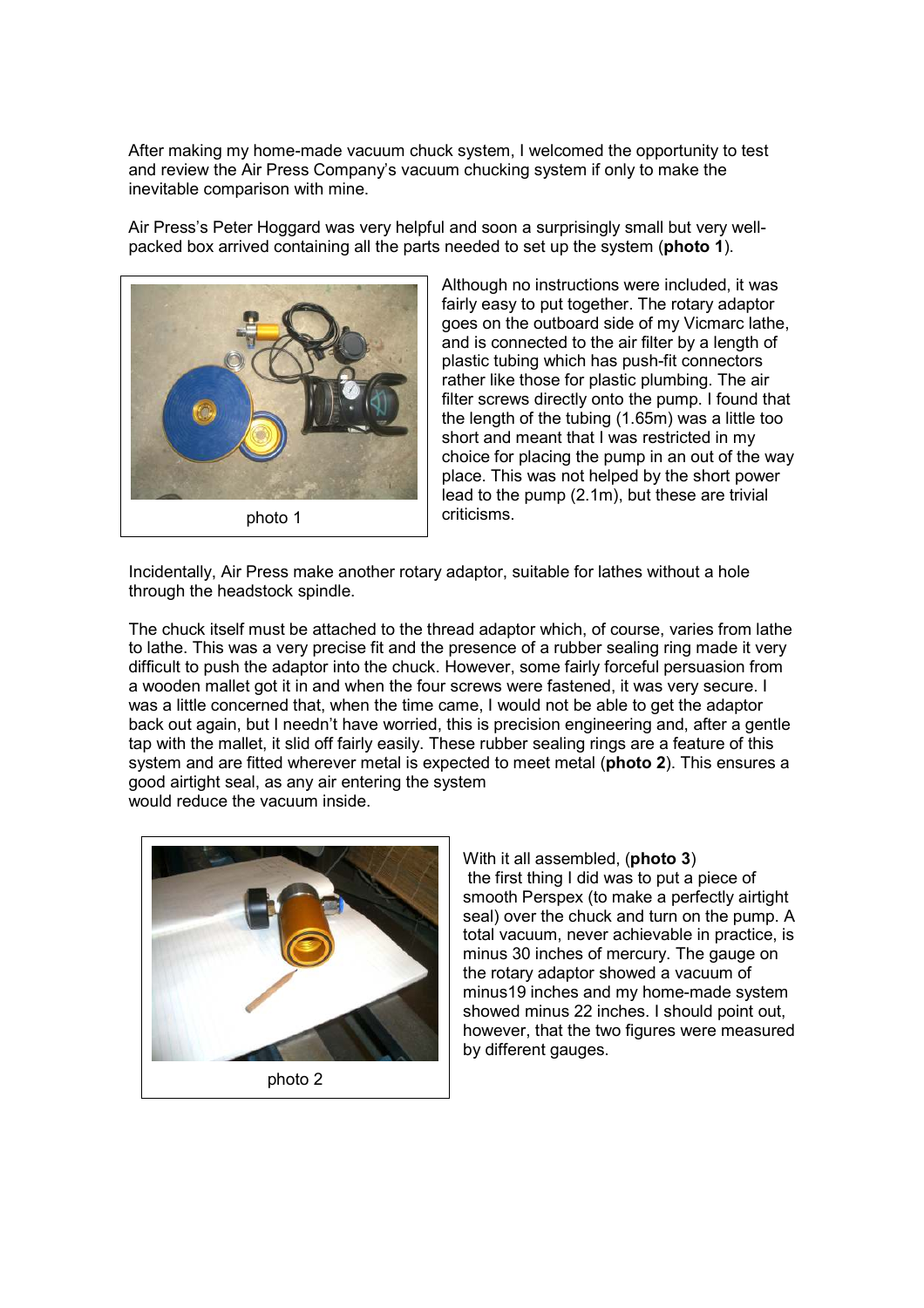

If you have any doubts that different measuring instruments can give different readings for the same thing, ask a group of people what time it is!

My conclusion is that my system is as good as Air Press's but I wouldn't claim it is any better.

I began my test of the Air Press system with the 150mm chuck. The chuck is made of very thick aluminium with a rubber seal around the open end of the chuck. It made my plastic soil-pipe version look cheap and flimsy (well, actually it is cheap, but not as flimsy as you might think). The Air-Press chuck is superbly engineered but incredibly thick walled and heavy. When I asked Peter Hoggard why the chuck

was so robust and presumably expensive to manufacture, he said he wanted to eliminate any vibration and also pointed out that because it is machined from solid aluminium bar, it would represent no cost saving to make it thinner.

Because I wanted to really put the chuck through its paces I decided to try making a bowl from start to finish on the vacuum chuck. All went well for a few minutes until I had a dig-in which immediately knocked the blank off the chuck. No great harm was done, either to me or the blank, so I replaced it and continued. The chuck held the work satisfactorily, although I was cautious and took light cuts. The outside of the bowl was turned, sanded, sealed and polished in the usual way, *including the foot* (photo 4).

This is not usual for me, as I would normally have a spigot on the foot to reverse the bowl onto. It felt quite odd finishing the outside completely, leaving no visible means of holding it in order to hollow it out.

The rotary adaptor has an air-inlet operated by a small tap. Opening this, air is let in to reduce the vacuum. This makes it easy to remove or adjust the workpiece without switching the pump on and off. The only way of turning the pump off is to unplug it, and if the plug is out of reach this would be very tricky.

The bowl was reversed and it's lower part set in the chuck. There then followed a lengthy trial and error session to try to get it centralised and turning true. This is



essential or the walls of the bowl will vary in thickness. I couldn't find an easy way of centralising the bowl, but with patience I eventually got it right and the bowl ran true. The inside was hollowed without further mishap (photo 5).